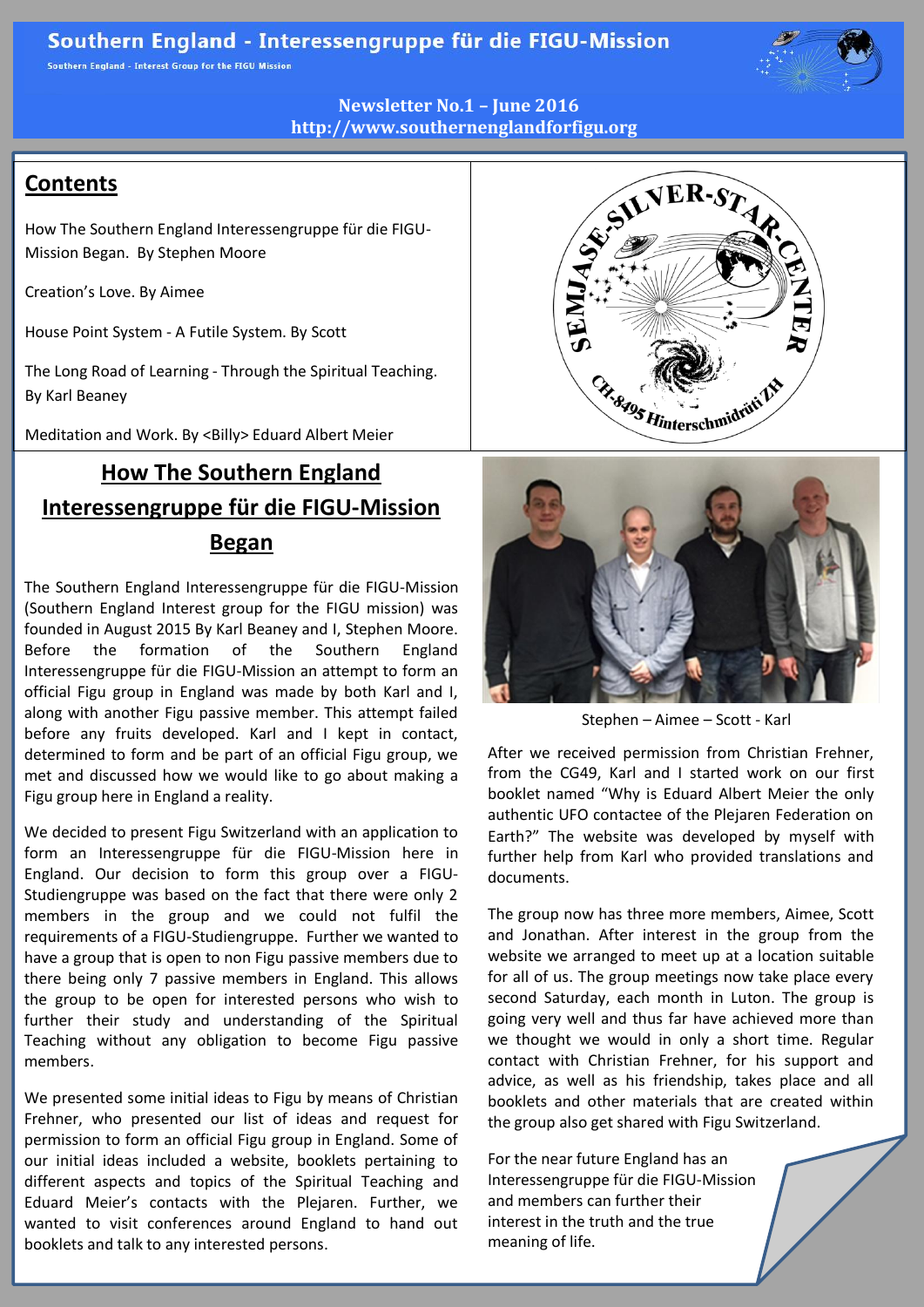# **Creation's Love**



By studying the spiritual teaching, presented to human beings by Billy Meier, the laws and recommendations of the Creation have become more and more present in each and every day, as I became able to grasp the true nature of my own existence.

The simple recognition that I exist as a human being, truly gives myself the assertion of the existence of the Creation. Without this simple fact, no one could ever argue this actual reality.

The question naturally arose as what is the Creation and how can one understand its concept if someone is not familiar with the idea of the Creation. In this small excerpt from Stimme der Wassermannzeit, No. 89 December 1993 Billy Meier describes the following in regards to the Creation:

9. "Creation is justice, love, strength, wisdom, knowledge, compassion, freedom, mercy, laws, directive, alliance, fulfillment, evolution, life, support, joy, beauty, peace, infallibility, equilibrium, spirit, forever, logic, growth, perfection, contentment, inexhaustibility, omnipotence, sweetness, infinity, solidarity, perception, harkening, elevation, the Sohar, gentleness, lucidity, purity, transformation, origin, future, power, reverence, allness and BEING."

If one pay attentions to those words and take the time to unfold their meaning then feels appear which can be discovered and recognised by the person itself as a true resonance of the Creation existence.

Of course more materials and articles from Billy Meier are available for study in relation to the Creational laws and recommendations but in order to discover this, one has to make the first step towards it.

Now if one comes to pay attention to the world and the universe, one notices the immense variety and complexity of both which intimately connects us all and which humanity could have not created themselves by any means or processes.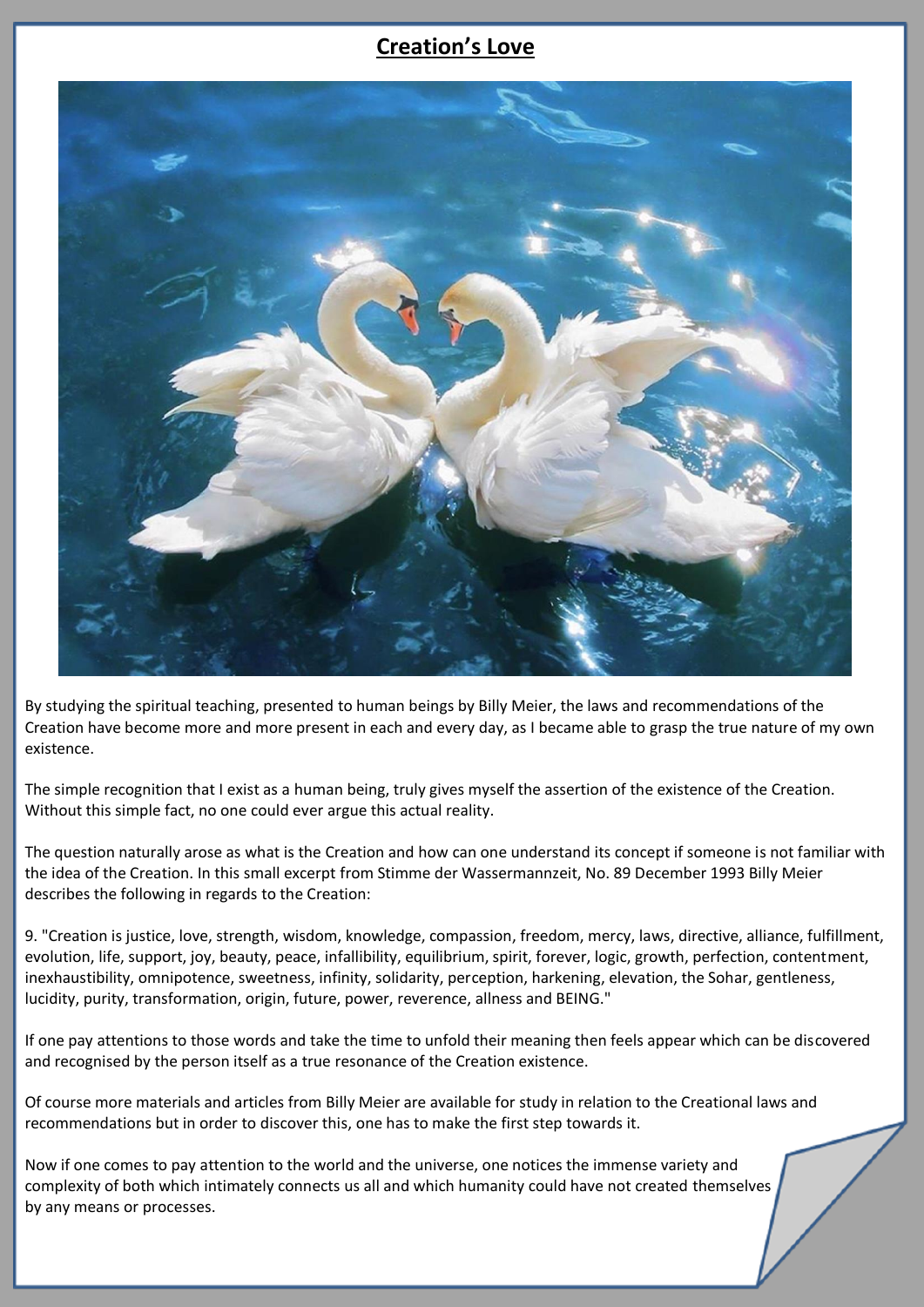So if one makes the effort to recognise in nature the primal laws of the Creation, then an inner feeling of peace arises, where freedom can be recognise and where animals of all sorts appear to live together in peace and harmony which brings joy to contemplate.

In the foundation of life vibrates the essence of true love where the Creation radiates and encompasses each life form and from this reality one can become his own light as opposed to the light of a Buddha, a Christian, a Muslim or a Hindu.

#### **House Point System - A Futile System**

Children never learn the true value of good/moral behaviour through a reward-incentive system that teaches anything other than the personal, inner-rewards of dignity, happiness, respect and self-respect that comes through the exercise of good behaviour and good deeds.

To reward children with superficial certificates, merits and worst of all monitory gifts will inevitably yield the opposite of the desired effects, as children associate good behaviour with superficial and monitory rewards in the way that they will cultivate the expectation of receiving external rewards for simply behaving in a decent and disciplined manner.

Even if such a reward system appears to bring about results during its preliminary test period, it cannot and will not actually cultivate a real and positive change of behaviour in the students, because the only way this can be achieved is if the students are educated clearly in moral values/positive change and makes these fundamental changes through a recognition of their inherent value for themselves and others.

It is a very unfortunate situation that such a system has already been passed and will now propagate a very unhealthy and undignified incentive for children to behave in the manner they should do without any need for an outside reward. If the policy makers can finally realise that whatever moral fibre they hold is cultivated and maintained by them through a real and humble understanding of the importance and inner-value of good behaviour/morality itself, then they will finally realise that this system is an inevitable disaster for the children, and cannot bring about the correct, long-term and developmental changes in the students behaviours.

The only understanding of REWARD that must be taught to the misbehaving children is that good behaviour is natural, beautiful and brings about happiness, confidence, dignity, joy and success. Therefore a simple and effective education of moral values is essential, explaining the inevitable consequences of bad behaviour/why it is bad (etc), and the inexhaustive personal rewards of good behaviour, why it is so important and beneficial for them.

The children who would undertake such a 'house point system' will learn to associate good behaviour with immediate rewards from their peers, something which can only bring about a correspondingly wrong value system and has been applied in a similar manner in the past, training children to behave in a

positive manner because they anticipate a reward afterwards. Not too dissimilar to the 'pavlovs dog' technique, which makes it all the more deranged and although planned with good intentions simply cannot work.

The real understanding, recognition and application of good behaviour for the sake of being a good, honest and dignified human being is the only dependable and effective incentive system that will bring about genuinely good behaviour, and never will such a futile reward system yield any genuine changes of behaviour in children.

As previously stated, all that is required is an additional, requisite subject matter implemented into the national curriculum, that will begin at the first year of primary school to the last year of high school and therefore will give an extensive and many-year long education of moral values. Which will include real references and examples throughout history that highlights the power and accomplishments of good behaviour, how it holds our social and civil fabric together and lastly the children will from time to time perform demonstrations of good manners/etiquette towards others with their fellow students.

Lastly, punishment must dealt if need be, but never placed at the forefront as a deterrent of bad behaviour, as it is often supposed that this will yield the sudden incentive for good behaviour but truly only brings about a sense of fear of punishment and a very fragile deterrent towards criminality for the fear of being punished. This is the very incentive system used by the justice system and has clearly never worked on a mass scale, yet the most successful rehabilitation programs for ex-offenders are dominated with the use of positive-affirmations and an education of moral values.

As is apparent in almost any nation on earth, once the police and security forces are disabled (through civil war/ government overthrow etc), then many people suddenly become barbaric, raiding, looting and causing excessive damage to property and harm to other people. Nothing different can be expected because for many their only

deterrent against bad behaviour was their fear of punishment by a higher authority/power, but once this is diminished, they show their true nature/intentions.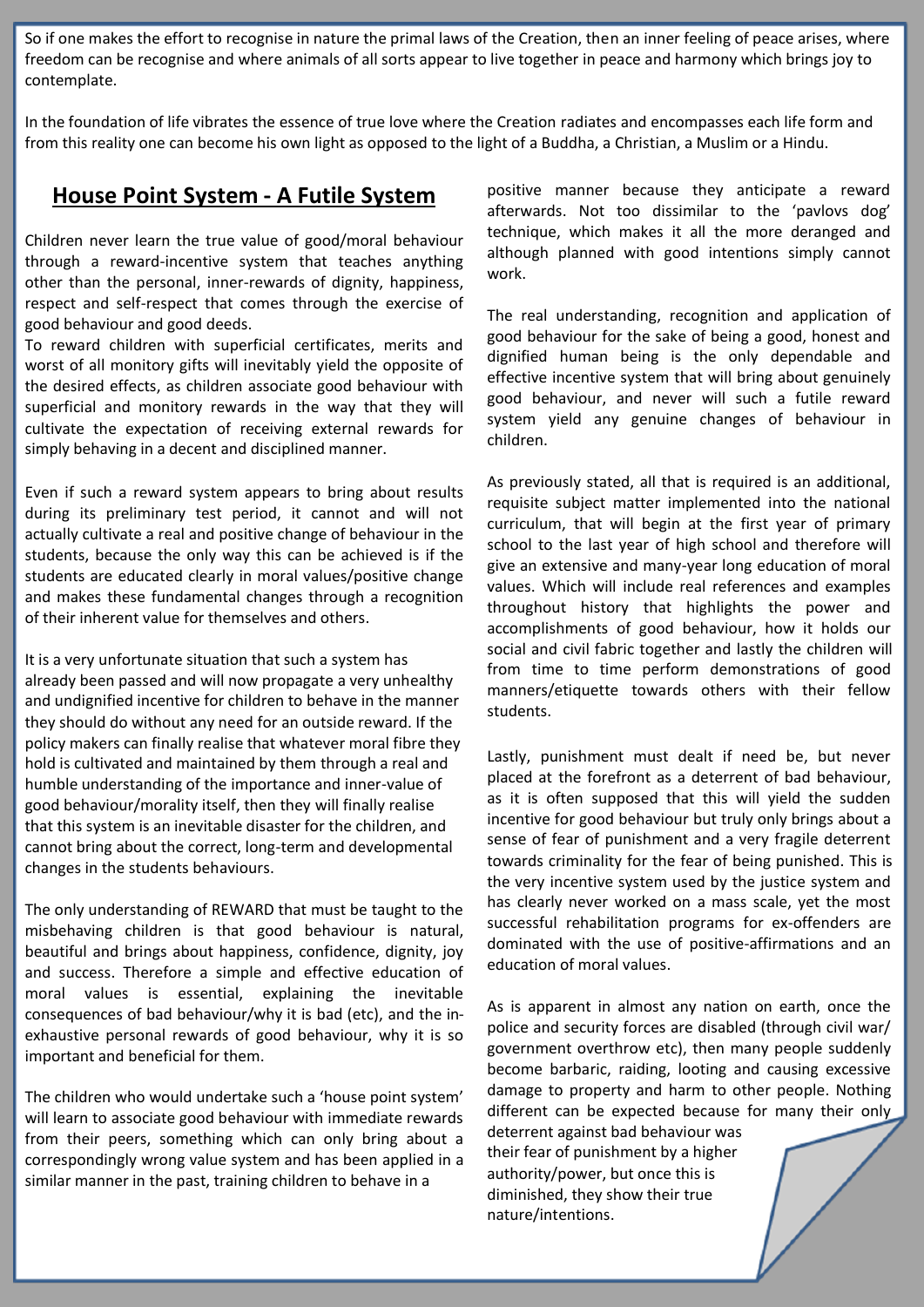Because they WERE NOT educated in true moral values and decency, which, if they had been they would have had the deepest, most personal deterrent against bad behaviour/criminality because they had founded a positive behaviour/value system, which is the only true, effective power that will sustain good behaviour.

## **The Long Road of Learning**

#### **through the Spiritual Teaching and it's dissemination**

Since I began reading information authored by <Billy> Eduard Albert Meier my thoughts, thinking, imaginations, feelings, insights, deeds and in general my outlook on life has changed dramatically, and for the better. I am also sure that people close to me and those who see or deal with me not so frequently would agree. The reason that Billy's writings have had such an impact on me may appear to be manifold but are really all aspects of one thing: Billy writes about true and high virtues that the human being should aspire to and acquire if he or she wants to consider himself or herself as a true human being. This includes a human beings relationships with himself or herself (internally/spiritually, externally/materially), with other people (family, friends, acquaintances, strangers, partners, society etc) and with nature (insects, animals, plants, environment etc). Billy also writes about the evolution of the Creation, the development/evolution of the human being/ personality, the development/evolution of the consciousness and many other things that can be regarded as border or spiritual science. In short his writings can be classified as the Spiritual Teaching. The Spiritual Teaching is unique to Billy in its subject matter and explanations. Of course many other people have written and write books and papers about the same subjects but none can offer the quantity of information with such clear and logical explanations. Naturally people who have not thoroughly researched Billy's case or who simply dismiss him also dismiss his writings without really reading them.

The Spiritual Teaching is not one man's thoughts, ideas, ideologies or philosophies nor is it at all religious as it does not require any belief. So what is it? It is the "teaching of the truth, teaching of the spirit, teaching of the life" or it could be likened to a term many will be familiar with - the laws of nature. Any person can prove the laws of nature to himself or herself if they want to. You just have to observe, think with rationality and logic and then act accordingly, all to your best ability. Sure we will make mistakes but this learning process will develop our understanding of the laws of nature or the laws and recommendations of the Creation - which form the Spiritual Teaching.

When I first came across the Billy Meier UFO case and subsequently Billy's writings about consciousness evolution and spiritual matters I was amazed, mainly because this man was explaining things so clearly and logically - it all fitted together with no gaps, it formed a whole concise picture of something that many others had only speculated at. Then I started reading English translations of the Contact Notes and again I was blown away. I was reading about the history of Earth human beings, the history of the universe, the history of planet Earth, about extraterrestrials, about space flight, about technology, about health, about political/world situations, about language, about legends and myths, about EVERYTHING that had ever piqued my interest and much more. Very soon after this discovery my head was occupied with this new information whenever work or living wasn't demanding my attention, even then it was there just waiting for my mind to become free so I could think about what I had been reading.

It was only a short while later that I consciously started to try and implement some of what I had learned into my life, to better it. I consider myself very lucky, I have great parents and family, good friends and have been happy for most of my life. But with this information, the truth, I new it would transform my life. And that is exactly what happened. Naturally I wanted to share my new found treasure with the people I cared about, well with everyone really but I knew that talking to work colleagues or strangers about this would be very difficult and would be a silly thing to do unless I was happy for people to think that I had gone completely nuts - which I wasn't.

To my surprise my family and friends were not very interested and they seemed to not really grasp what I was trying to tell them. It seemed to me that they just weren't interested and I got the feeling that they thought I was talking nonsense. Maybe it was the way I explained it, maybe they just weren't interested in the subject matter, whatever the reason I was a little surprised. A couple of my friends showed a bit of interest but to me no one seemed to understand that this vast spiritual knowledge and wisdom that I was so excited about could be immensely life enriching. After these attempts to "make other people interested" I decided that I would just concentrate on my own learning.

Perhaps two or three years after my initial excitement and thus talking to family and friends about the Meier case I thought about my earlier attempts, the responses and some of the underlying reasons why people reacted the way they did. Here is my conclusion: For the Meier material, or more specifically the Spiritual Teaching, to resonate within someone I have come to realise that one has to have troubled oneself with these themes (consciousness, life/death, evolution etc), whether that be in this life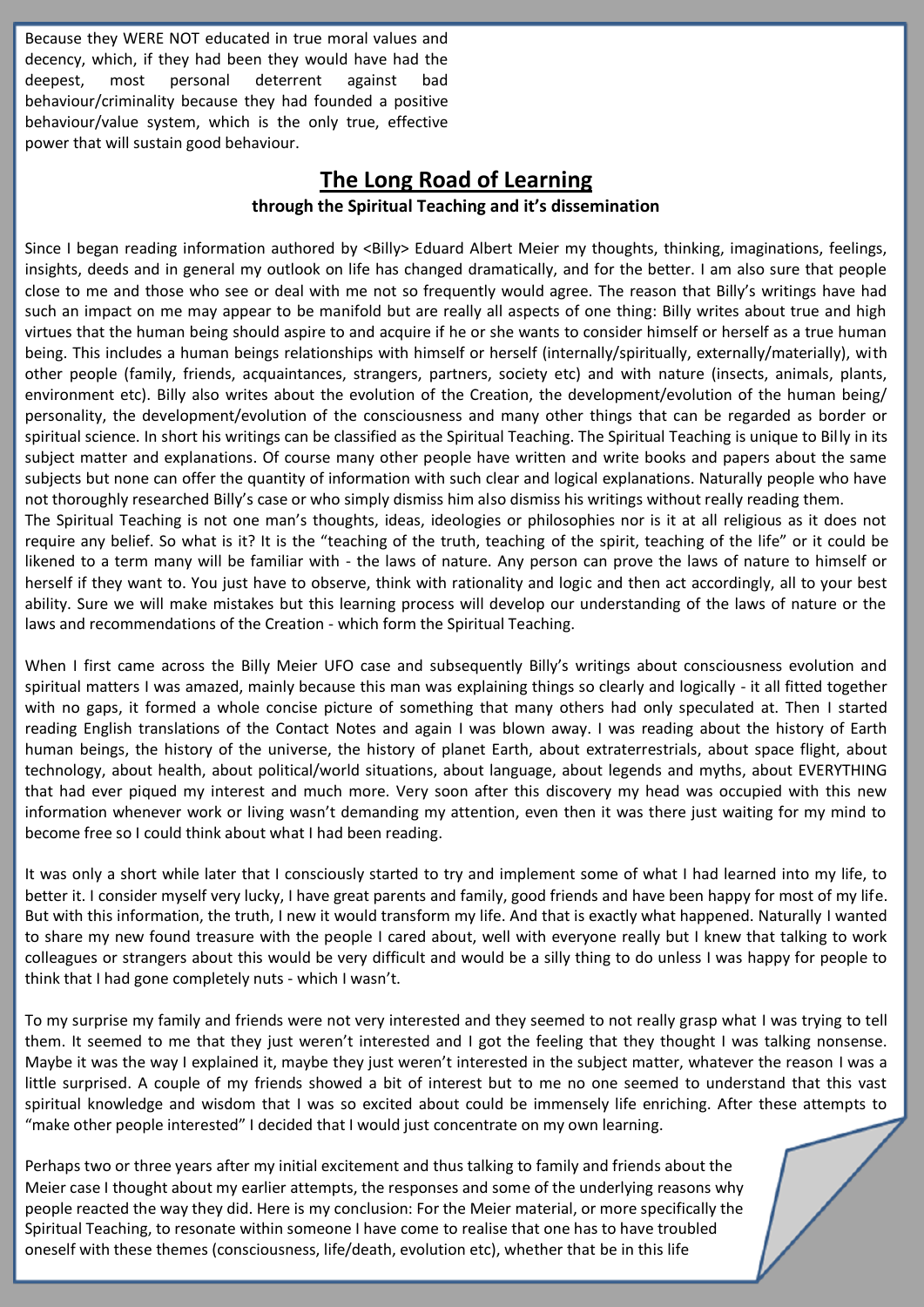and/or in previous lives. If someone has never thought about these subjects and is then presented with this kind of information it will not mean anything because they have never made any serious attempt within themselves to understand these things. For example, I have never learnt or even considered learning the Chinese language so if someone approached me and started telling me how great and beneficial the Chinese language is to me I wouldn't suddenly say "oh yeah, you're right. I'll start learning Chinese", no matter how highly I hold that person in esteem.

So it was little wonder I received the responses that I did. This also led me onto other thoughts, bearing in mind what I had learned regarding the human evolution process which is integrated into the Creations own evolution, that every human being is on their own unique evolution course. So even if someone considers himself or herself further along in terms of evolution it does not give them any reason to feel better or more knowing than anyone else or to look down upon them and treat them differently because he or she should realise that there will always be people more advanced than they are. So to admonish others for not "getting it" is completely ignoring any knowledge of the creational process, because they themselves are at a "lower" point than many other people. This cognition alone gave me a lot of food for thought, as this could facilitate with the learning of the high and true values such as compassion and patience. But we could also look at it from the opposite side, so if someone is feeling down or inferior because they regard themselves as underdeveloped in a certain area, or in their entire evolution, compared to someone they regard as more developed than himself or herself then they only have to remember that one day they will be at the stage they wish to be at and that the person that they are looking up to was once at a lower position. The previous sentence could lead some people to think that no matter what we will all evolve given enough time so we just have to sit back and enjoy the ride. But that is completely false. The acquisition of the high and true values include steadfastness, patience, determination etc and these can only be acquired by building up these qualities. That will never happen with a lack of effort and idleness.

But my thoughts kept turning back to what insights I gained from realising that we are all on our own path through human evolution and we should aim to treat each other accordingly. It seems obvious and simple. To treat everybody the same, to treat everyone we meet with the same respect, with the same patience, with the same understanding seems so easy to say but I find it extremely difficult and this alone will give me more than enough to work on in this life time. In regard to treating everyone the same, should we try to treat everyone we meet the same, is it even possible to do so, is it correct to treat everyone we meet the same? Should we treat the person at work who clearly doesn't like us and takes every opportunity to "wind us up" and make sarcastic comments the same as we treat our parents or loved ones? Should we treat terrorists, murderers and thieves the same as an honest, law abiding citizen? My view is that it would be almost impossible on this planet where there are so many different types of personality. Some people we meet have very similar views and behaviour as ourselves and consequently it would be quite easy to treat these types of people the same as our loved ones. But there are many people we encounter that enjoy quarrels, disputes, being awkward etc and it is much more difficult to treatthese types of people the same as our loved ones. This is where the creational laws and recommendations really leave it up to the individual to recognise the reality, learn skills and refine knowledge according to our own free will and striving.

My understanding in regard to treating everyone the same leads me to try and treat people with different dispositions than our own with as much love, patience and understanding as it is possible for us instead of resorting to revenge, retaliation, hatred, holding grudges etc. By showing these types of people a bit of love, kindness or patience we could maybe be an example to them of how one should behave and they may slowly change their behaviour. Of course this won't happen immediately or in every instance. However, and this is the main point of this article, I find it fascinating that these situations and every situation that we encounter can provide us the chance to learn so much about ourselves, others and life in general. In finding the balance of how to act and how to react in this situation or that situation one's understanding of the creational laws and recommendations is expanded and improved upon. Only at this moment did I realise that this way of dealing with people is not only suited best for people with a different disposition than our own but it is also the best way to treat people full stop. It is surely also the best way to "tell" other people about the Meier case and the subsequent Spiritual Teaching, not by talking endlessly about UFO's, extra-terrestrials, meditation, evolution etc. but by being an example of what we have learned about being real and true human being.

### **Meditation and Work**

(Excerpt from the 'Spiritual Teaching' by Billy, page 473 to 475.) As each meditation-learner must know, there are three most important prerequisites for the human advancement in every wise.

- 1. Work
- 2. Meditation
- 3. Teaching and Evolution

The work which the human being has to perform daily is not only a way or the way, in general, to support his or her life, rather, the work is also the way to the creational and to the Creation itself. But work is not only the way in order to test inner worth, rather, a certain measure of it is also there in order to bring forth the natural equalisedness of the human being. For this reason it is in no single case advisable to completely refrain from the work and to simply withdraw yourself from it, because through such a false behaviour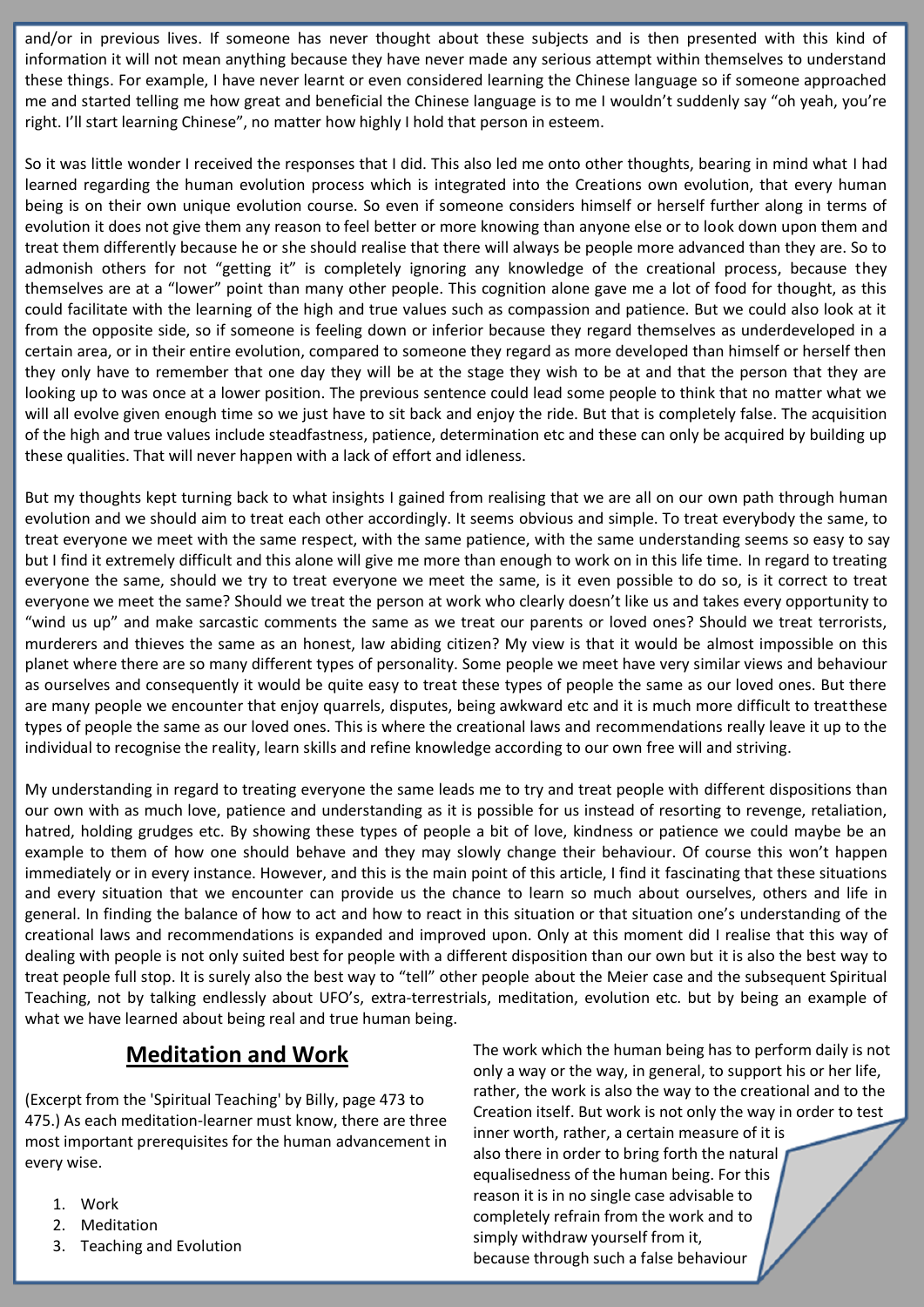resentment, unequalisedness, imbalance and boredom etc. only all-to-easily come into being. A non-work also leads to unreal visionary conditions with which the human being falls into a kind of middle-world of purely subjective experiences, still without having a regular connecting-point and a regular hold on the world of reality, neither in the world of the material nor in the world of the spiritual.

Work for the human being in his or her physical form is indeed of highest importance, after all the activity of the work should be seen like this, that it is performed first and foremost for the creational. But for the human being to be creational not only means that he or she shall work only for the Creation, rather, also for himself or herself and for his or her life-welfare/ subsistence. Therefore, a human being who performs a work for his or her life-welfare/ subsistence is creational in relation to himself or herself and in his or her wellbeing and in his or her advancement. Like this it can be seen that the human being is creational for himself or herself through an appropriate performance/output, because he or she finds and creates a means through his or her performance/output which facilitates the life-welfare/ subsistence. For this reason it means: work, which is performed entirely on it's own for the creational and for nothing else can truly be very effective, like the meditation itself. While the human being keeps his or her thoughts, his or her concentration, his or her will and his or her affairs directed on the creational he or she creates love, becomes laws- and recommendation-fulfilled and therefore evolutive. Also his or her psychical Wesen changes itself to an equalised form, which then noticeably emerges.

The same power that works in the human being during the meditation or through the meditation can be effective on any work and support this, in which case the prerequisite is given that the human being learns to open and use/apply these powers. But still to be mentioned in this connection is that a direct-meditation during the work itself should not be attempted, rather, the work itself shall only be influenced through the meditation. In other words this means that any work shall be carefully performed as a contribution in a creational form without any desires or without any egoism, in connection and in equanimity with the spirit and with a quiet equanimity. This shall be kept so in happy/fortunate times and in sad/unfortunate times and indeed for the sake of one's own evolution. Every human being shall be clear that work simply shall not and cannot be done for the sake of a personal gain, rather, for the sake of the creational. Also therein lies a reward and a success which lies in the human being's consciousness and out of which he or she is able to recognise the creational power itself.

Any work which is carried out with this truthly knowledge and with this truthly attitude means an extremely mightful method on the way of his or her evolution for the human being. And with work any work is meant, any spiritual work as well as any material/physical work. The irrational opinion of the human being that a material and bodily work is secondary/subordinate to spiritual work represents nothing other than an absolute boastfulness of the human

intellect, which is not able to comprehend the fundamental truth, because the human being always imagines himself or herself better than he or she truthly is. However, the truth regarding this is that hand-work is just as valueful as spiritual work and that spiritual-work and material handwork together or alternatively must be performed in the same measure if a usable success is to ensue in an evolutive form. No human being can avoid, if he or she truly wants to be evolutive, that he or she performs both forms of the work alternately or together, so namely, material handwork AND spirit work.

The question of how shall the human being go about this self-opening with the work now arises here, therefore a one-becoming with the creational shows an effect in his or her works. Therefore, the human being begins quite simply, that he or she innerly gathers and brings/feeds his or her work a dedication/consecration as soon as he or she accepts it. If a work-interruption ensues then the human being shall use this time to concentrate on his or her work again in a new form and to take joy/happiness in the knowledge that the activity of his or her work is creational. The human being must simply strive for the help of the creational itself and he or she must always make himself or herself conscious of the helping presence of the creational again in a new form. The human being must concentrate himself or herself in his or her thoughts and appeal to the creational in himself or herself in order to raise/elevate his or her own Wesen and the Wesen of his or her work and in order to change the activity of the consciousness with the creational power.

It is in no wise so that the human being thinks constantly about the creational, about the Creation, about his or her evolution and about everything spiritual during his or her work, for through the activity of the creational work this process basically occurs in the background of the spiritual consciousness and of the spiritual power by itself or that factor which allows the human being to work in the double thinking shows an effect. This double thinking is based in the capability that a thinking works in the foreground and at the same time an innerly thinking takes place which observes and always remembers the creational. This method of double thinking can bring a fairly large success for the human being, even if it is as a rule kept going for a very long time, often decades or almost an entire lifetime, until it is truly unfolded and can be brought to use.

The absolute ideal condition with the work is if the material consciousness un-coercible concentrates on the distinct energy of the spiritual power, from out of which a relaxing stillness and quiet can be conducted-over to the material consciousness. However, the distractedness of the human being's material consciousness, as a rule, disturbs this balance of relaxed stillness, of relaxed quiet and collected/intense concentrated energy. However, if the human being can attain this ideal condition of double thinking then all of his or her work becomes work-less work because he or